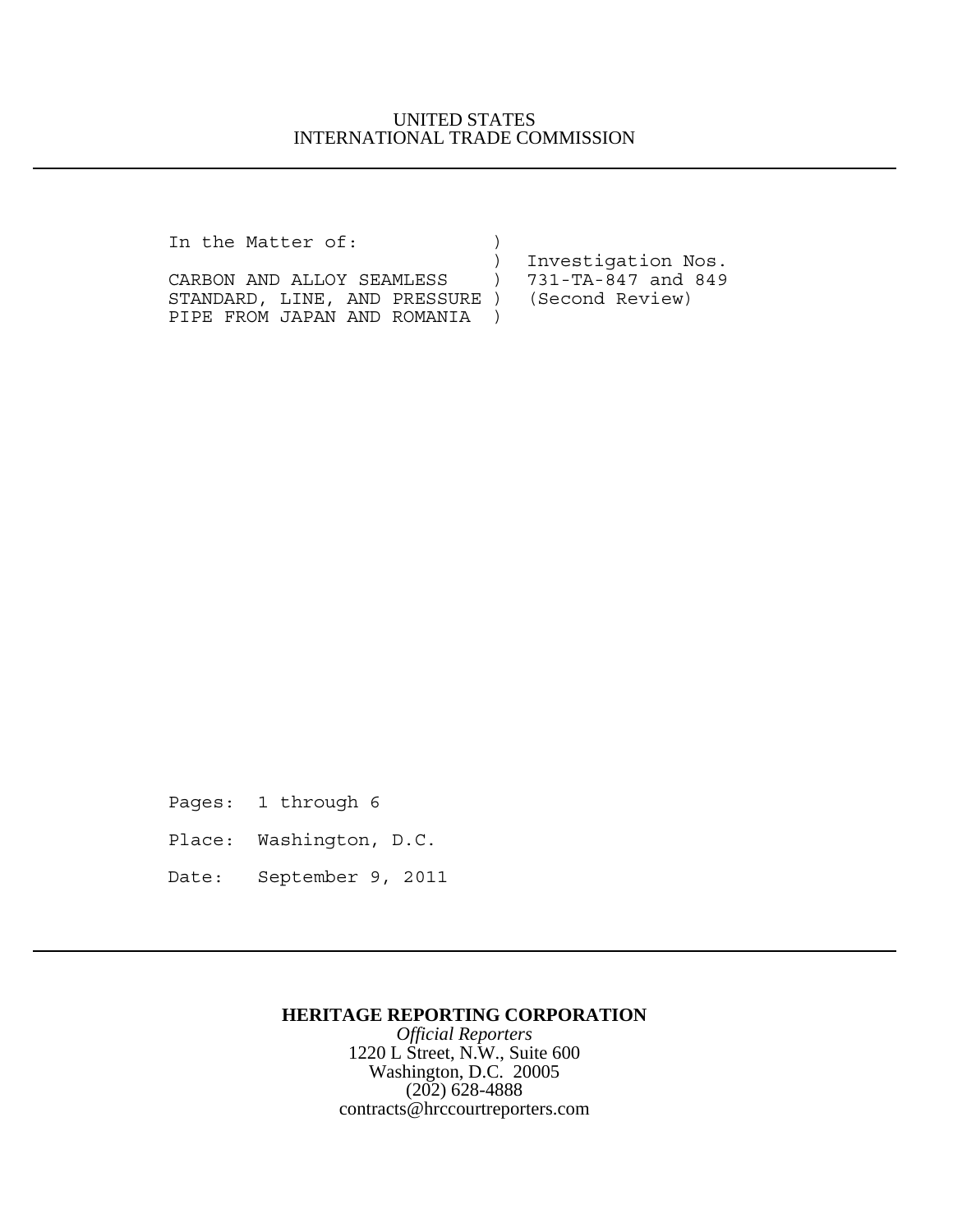THE UNITED STATES INTERNATIONAL TRADE COMMISSION

| In the Matter of:                              |                      |
|------------------------------------------------|----------------------|
|                                                | ) Investigation Nos. |
| CARBON AND ALLOY SEAMLESS      )               | 731-TA-847 and 849   |
| STANDARD, LINE, AND PRESSURE ) (Second Review) |                      |
| PIPE FROM JAPAN AND ROMANIA                    |                      |

Friday, September 9, 2011

Room No. 101 U.S. International Trade Commission 500 E Street, S.W. Washington, D.C.

The Commission meeting commenced, pursuant to Notice, at 11:01 a.m., before the Commissioners of the United States International Trade Commission, the Honorable DEANNA TANNER OKUN, Chairman, presiding. APPEARANCES:

On behalf of the International Trade Commission:

Commissioners:

DEANNA TANNER OKUN, CHAIRMAN IRVING A. WILLIAMSON, VICE CHAIRMAN CHARLOTTE R. LANE, COMMISSIONER (Via Telephone) DANIEL R. PEARSON, COMMISSIONER SHARA L. ARANOFF, COMMISSIONER DEAN A. PINKERT, COMMISSIONER (Via Telephone)

Staff:

BILL BISHOP, HEARINGS AND MEETINGS COORDINATOR WILLIAM CHADWICK, INVESTIGATOR KEISHA MARTINEZ, INVESTIGATOR MARY JANE ALVES, ATTORNEY DOUGLAS CORKRAN, SUPERVISORY INVESTIGATOR

> Heritage Reporting Corporation (202) 628-4888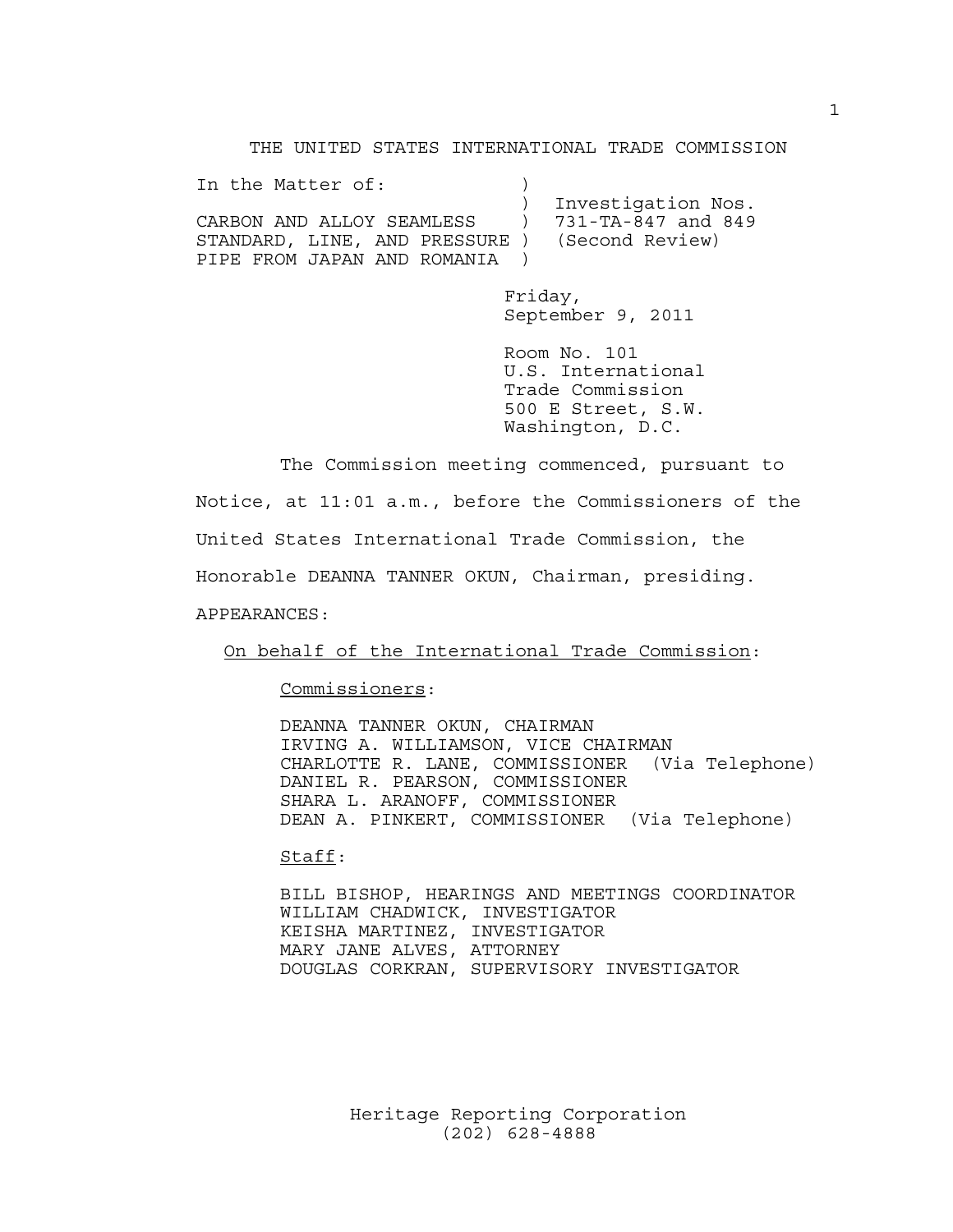# I N D E X

## PAGE

| AGENDA FOR FUTURE MEETING: NONE                                                                                                                 | 3 |
|-------------------------------------------------------------------------------------------------------------------------------------------------|---|
| MINUTES: NONE                                                                                                                                   | 3 |
| RATIFICATION LIST: NONE                                                                                                                         | 3 |
| VOTE IN INV. NOS. 731-TA-847 and 849 (SECOND<br>REVIEW) (CARBON AND ALLOY SEAMLESS STANDARD,<br>LINE, AND PRESSURE PIPE FROM JAPAN AND ROMANIA) | 3 |
| OUTSTANDING ACTION JACKETS: NONE                                                                                                                | 3 |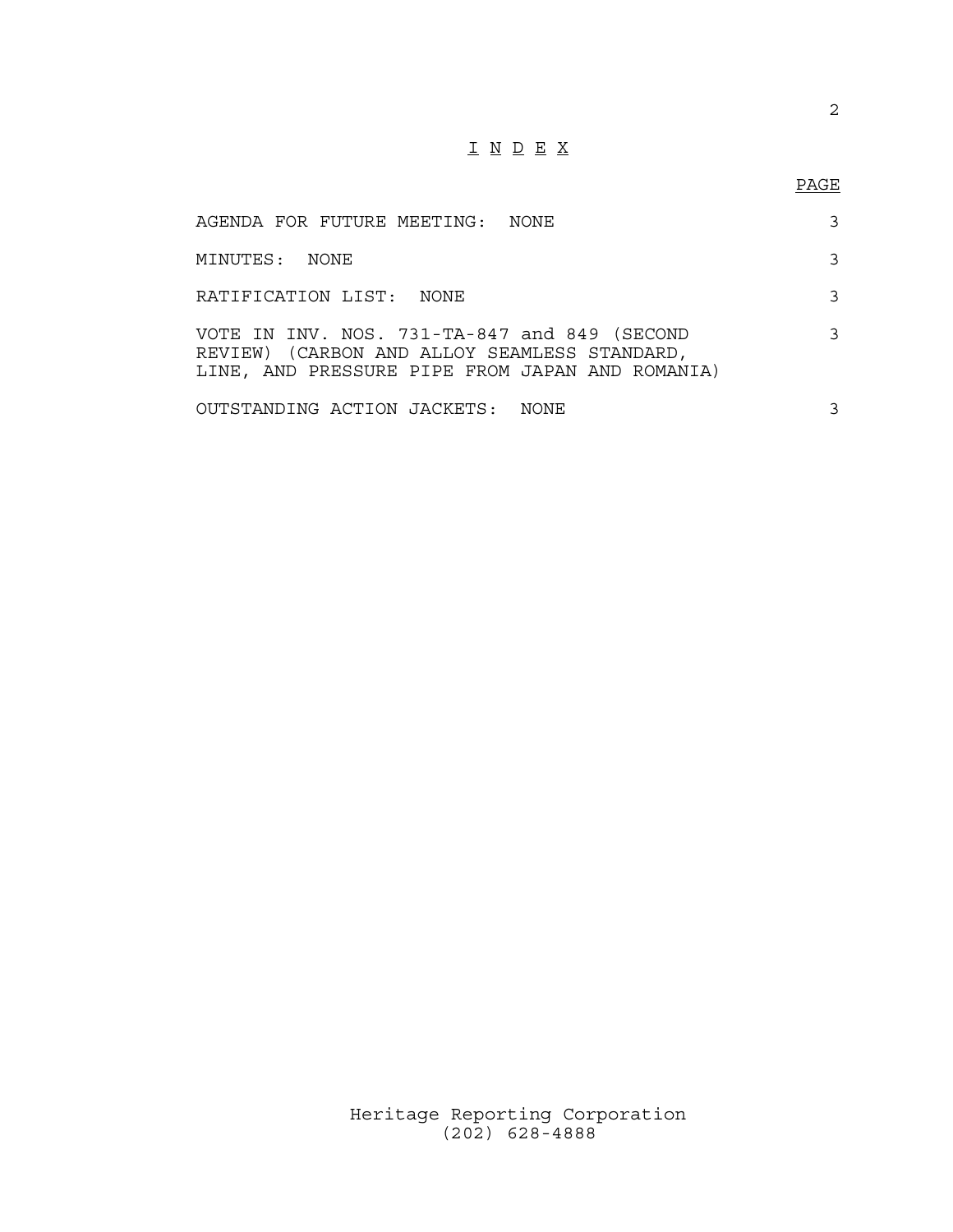| 1  | $\underline{P} \underline{R} \underline{O} \underline{C} \underline{E} \underline{E} \underline{D} \underline{I} \underline{N} \underline{G} \underline{S}$ |
|----|-------------------------------------------------------------------------------------------------------------------------------------------------------------|
| 2  | (11:01 a.m.)                                                                                                                                                |
| 3  | CHAIRMAN OKUN: Good morning. This meeting                                                                                                                   |
| 4  | of the U.S. International Trade Commission will now                                                                                                         |
| 5  | come to order.                                                                                                                                              |
| 6  | Welcome to Commissioners Lane and Pinkert,                                                                                                                  |
| 7  | who are joining us by telephone this morning.                                                                                                               |
| 8  | COMMISSIONER LANE: Good morning.                                                                                                                            |
| 9  | COMMISSIONER PINKERT: Good morning.                                                                                                                         |
| 10 | CHAIRMAN OKUN: There is no agenda for                                                                                                                       |
| 11 | future meetings, outstanding action jackets, minutes                                                                                                        |
| 12 | or ratification lists to consider.                                                                                                                          |
| 13 | Therefore, we will turn to the vote in                                                                                                                      |
| 14 | Investigation Nos. 731-TA-847 and 849 (Second Review),                                                                                                      |
| 15 | Carbon and Alloy Seamless Standard, Line, and Pressure                                                                                                      |
| 16 | <u>Pipe From Japan and Romania</u> .                                                                                                                        |
| 17 | Welcome to Mr. Corkran and the other members                                                                                                                |
| 18 | of the staff who participated in these investigations.                                                                                                      |
| 19 | Are there any additions or corrections to the staff                                                                                                         |
| 20 | report?                                                                                                                                                     |
| 21 | MR. CORKRAN: Douglas Corkran, Office of                                                                                                                     |
| 22 | Investigations. Thank you, Madam Chairman. Staff has                                                                                                        |
| 23 | no revisions to the staff report.                                                                                                                           |
| 24 | CHAIRMAN OKUN: Is there an objection to                                                                                                                     |
| 25 | approval of the staff report?                                                                                                                               |
|    |                                                                                                                                                             |

Heritage Reporting Corporation (202) 628-4888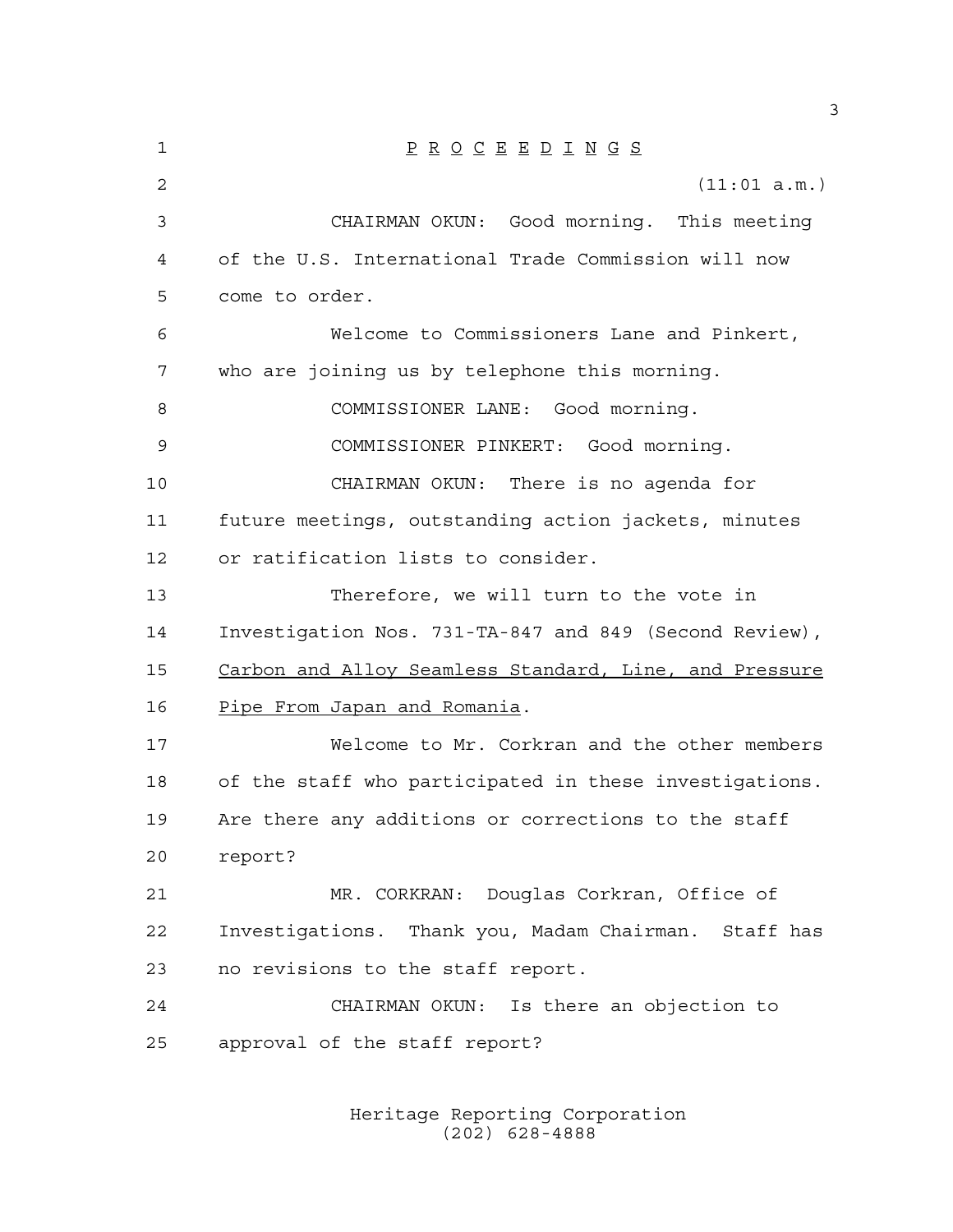(No response.) CHAIRMAN OKUN: Hearing none, it is approved. Mr. Secretary, will you please call the roll? MR. BISHOP: Commissioner Pinkert? COMMISSIONER PINKERT: I vote in the affirmative as to all orders. MR. BISHOP: Commissioner Okun? CHAIRMAN OKUN: With respect to small diameter pipe, I make an affirmative determination with respect to Japan and a negative determination with respect to Romania. With respect to large diameter pipe, I make an affirmative determination with respect to Japan. MR. BISHOP: Commissioner Aranoff? COMMISSIONER ARANOFF: I vote in the affirmative with respect to all orders. MR. BISHOP: Commissioner Williamson? VICE CHAIRMAN WILLIAMSON: I vote in the affirmative with respect to all orders. MR. BISHOP: Commissioner Pearson? COMMISSIONER PINKERT: I'll have whatever the Chairman ordered. In other words, I concur with Chairman Okun.

> Heritage Reporting Corporation (202) 628-4888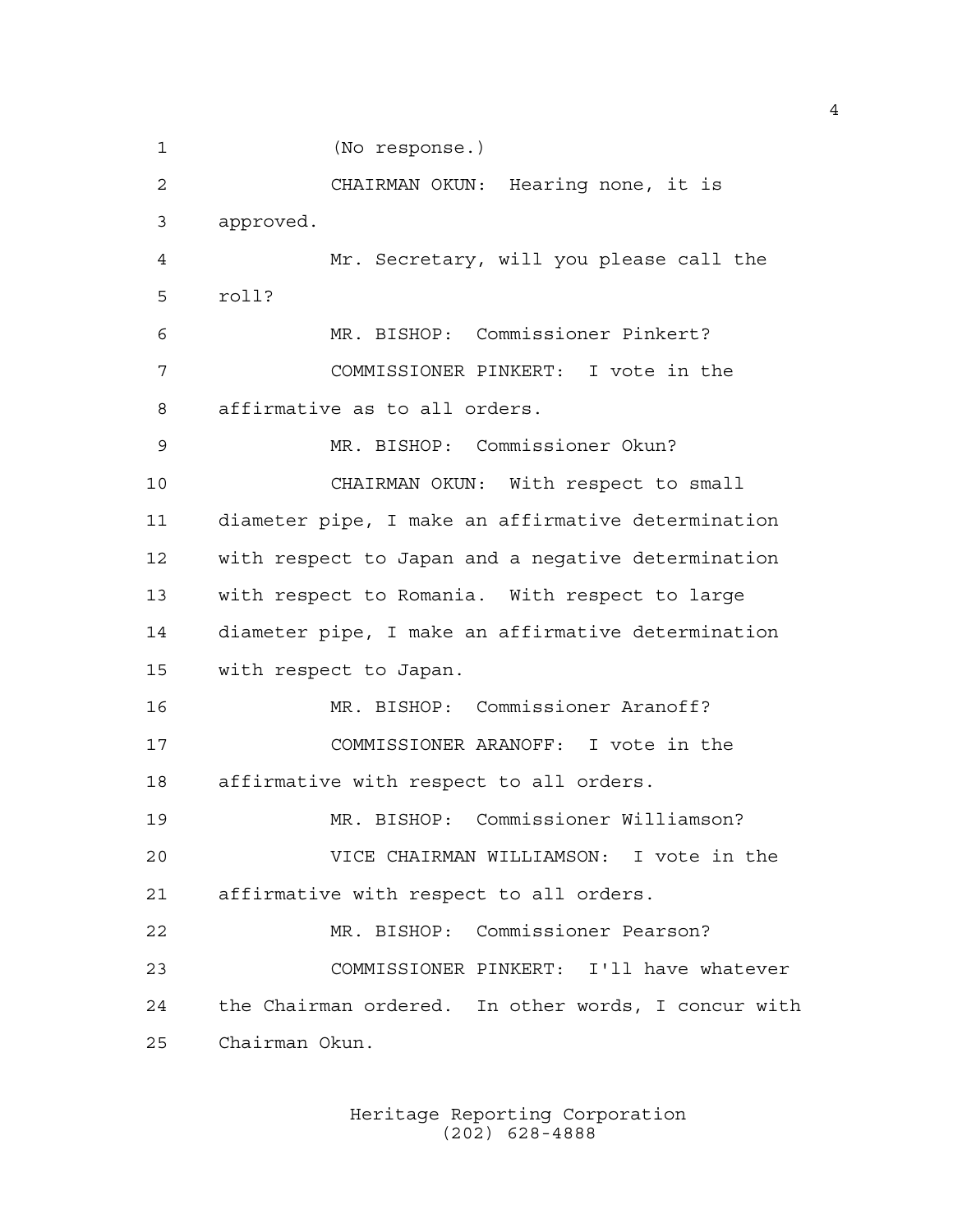MR. BISHOP: Commissioner Lane? COMMISSIONER LANE: I vote in the affirmative with respect to all orders. MR. BISHOP: Madam Chairman, the Commission has reached affirmative determinations. CHAIRMAN OKUN: Thank you. Further information regarding these determinations will be in the press release. Commissioners' opinions are currently scheduled to be transmitted to the Department of Commerce on or before September 21, 2011. Thank you to all staff again. Although there is no other business, I see Mr. Schagrin in the audience. And thinking about 9-11, I do believe, Mr. Schagrin, that you were counsel in the case that we were hearing on 9-11, so seeing you there reminds me that all of us should take a moment to recall that day and all the sacrifices then, the tragedy and all the sacrifices that have been made since. With no other business to come before the Commission, this meeting is adjourned. (Whereupon, at 11:04 a.m., the Commission meeting in the above-entitled matter was concluded.) // //

> Heritage Reporting Corporation (202) 628-4888